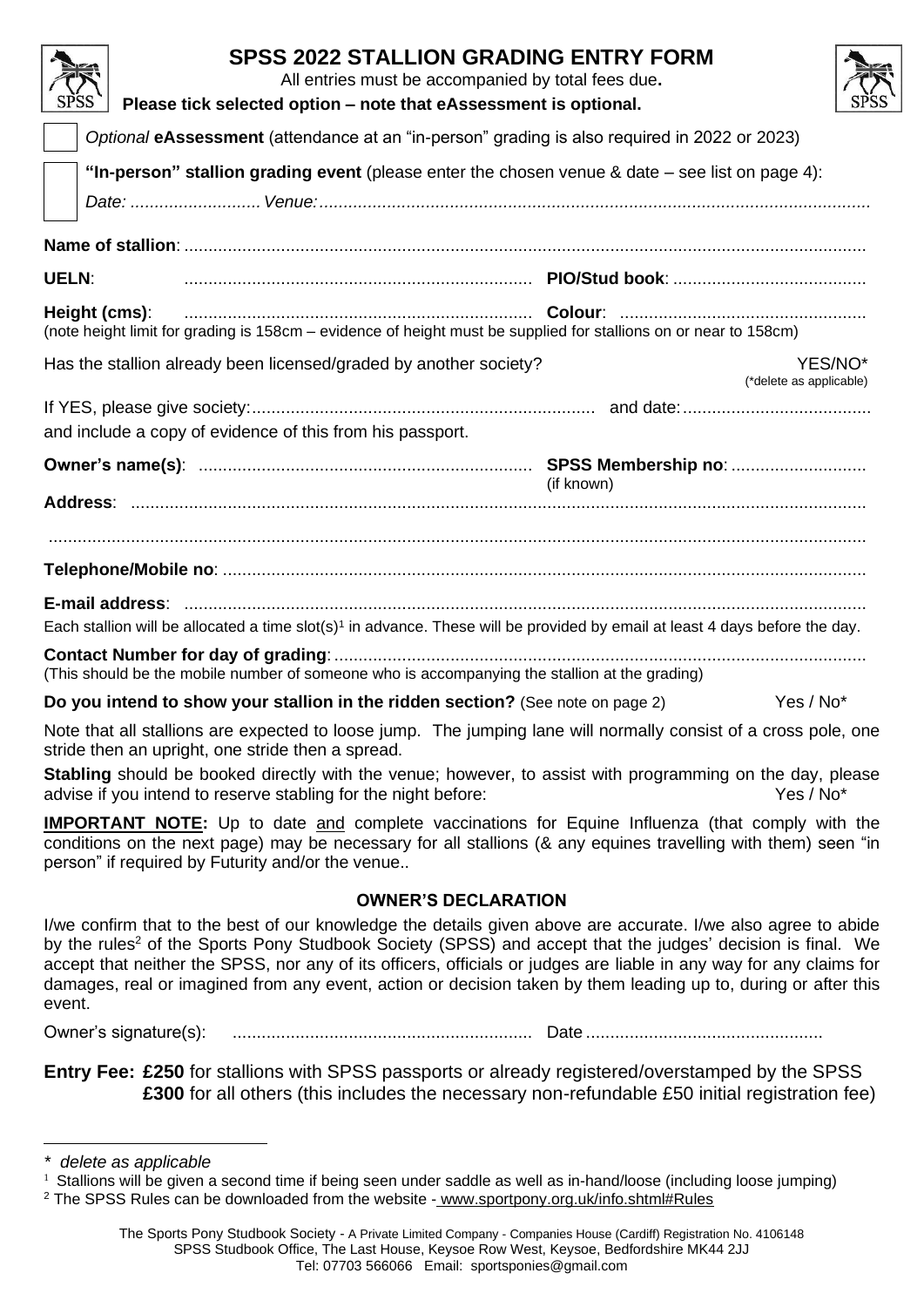### **IMPORTANT NOTES**

**Equine Influenza Vaccinations**. Up to date and complete vaccinations for Equine Influenza (that comply with the following conditions) may be necessary for all stallions attending "in person" (and any equines travelling with them) if required by Futurity and/or the venue. The mandatory conditions are:

- Two injections for primary vaccination, not less than 21 days and not more than 92 days apart, are required;
- A first booster injection must be given within seven months after the second injection of primary vaccination;
- Subsequent booster injections must be given at intervals of not more than one year, commencing after the first booster injection;
- The most recent booster injection must have been given within the six calendar months prior to the horse arriving at the event but not within the 7 days immediately before the event.

The Record of Vaccination(s) in the stallion's passport must have been completed by a veterinary surgeon and signed & stamped line by line. Passports must be presented to the SPSS before unloading.

**Membership**. Only members can enter a pony for grading. If you are not a member then you will need to join (or rejoin if a lapsed member). Membership forms can be found on our website www.sportpony.org.uk "Membership" page.

**Withdrawals**. Withdrawals before the closing date will have their entry fee either refunded or the entry can carried forward to another date/venue (including in another year). Withdrawals after the closing date will only be refunded if the place can be filled from the waiting list but the entry can be carried forward once to another date/venue (including in another year). Note that any registration (overstamping) and membership fees paid will neither be refunded nor carried forward.

**DNA Testing.** Any stallion that is successful in the grading will need to be DNA profiled at the owner's expense (cost £55) or provide evidence of an existing profile to complete the grading process.

**Veterinary requirements.** In order to complete the grading process successful stallions will **also** be required to provide a recent veterinary certificate that includes freedom from hereditary disease/defect.

**Height.** The height limit for SPSS grading is 158cm & stallions on or close to the height limit will be required to provide proof of height at maturity as a prerequisite for permanent graded status. Should a stallion prove to be over the height limit at any time after grading then SPSS graded status will be withdrawn and the entry and other fees will not be refunded.

**Annual requirements**. Stallions wishing to issue SPSS covering certificates and be promoted by the SPSS (on the website & display boards) during the year have to pay a £50 annual covering fee (and have completed all post grading/acceptance requirements). One free covering /insemination book is included in the registration fee. Further books may be purchased from the Head Office throughout the year if required.

**Ridden requirements**. Note: 2 year old stallions are not ridden; 3 year old stallions may be ridden if they are ready but those that aren't are not disadvantaged; we expect 4 year old stallions will be ridden, but the judges will take into account how long they've been backed when assessing them; we expect older stallions to be ridden. We will consider exceptions on a case by case basis. Exceptions will normally only be made when an older stallion has proven progeny.

**More information**. There is more information including a downloadable information sheet on our website.

**Entry Fee: £250** for stallions with SPSS passports or already registered/overstamped by the SPSS **£300** for all others (this includes the necessary non-refundable £50 initial registration fee) There is no further fee for eAssessed Stallions (as it was paid to enter eAssessment)

**Entries Close**: All "in person" grading events have a closing date – see page 4

Early entry is advised as spaces will be allocated in order of receipt of entries and once capacity is reached further entries will be placed on a waiting list. If there is space, late entries may be taken, please call the office on 07703 566066 to check. **Late entry supplement £10 per pony**.

**Cheques** should be made payable to Sports Pony Studbook Society or SPSS. If you wish to pay by **bank transfer**, please transfer the total amount due (if possible use your pony's name as reference) **before** posting/emailing this form and complete the section below:

| Bank:<br>Sort Code: | <b>Barclays</b><br>20-98-74 | Account:        | Account Holder: The Sports Pony Studbook Society<br>20439428 |
|---------------------|-----------------------------|-----------------|--------------------------------------------------------------|
|                     |                             |                 |                                                              |
|                     |                             | Reference used: |                                                              |

**Postal Entries**: Please return entry form with total fees (including membership and stallion registration fees if applicable) to: SPSS Studbook Office, The Last House, Keysoe Row West, Keysoe, Bedfordshire MK44 2JJ

**Email Entries:** Please scan/photograph this form and email to **sportsponies@gmail.com** and pay by bank transfer.

If doing stallion registration at the same time, please don't forget to include a copy of the relevant pages from his passport (ie .the pages containing his name, UELN, date of birth, breeder etc; pedigree; ID diagram & description) or send his passport (especially if not a UK issued one so we can ensure he's on the Defra Central Equine Database).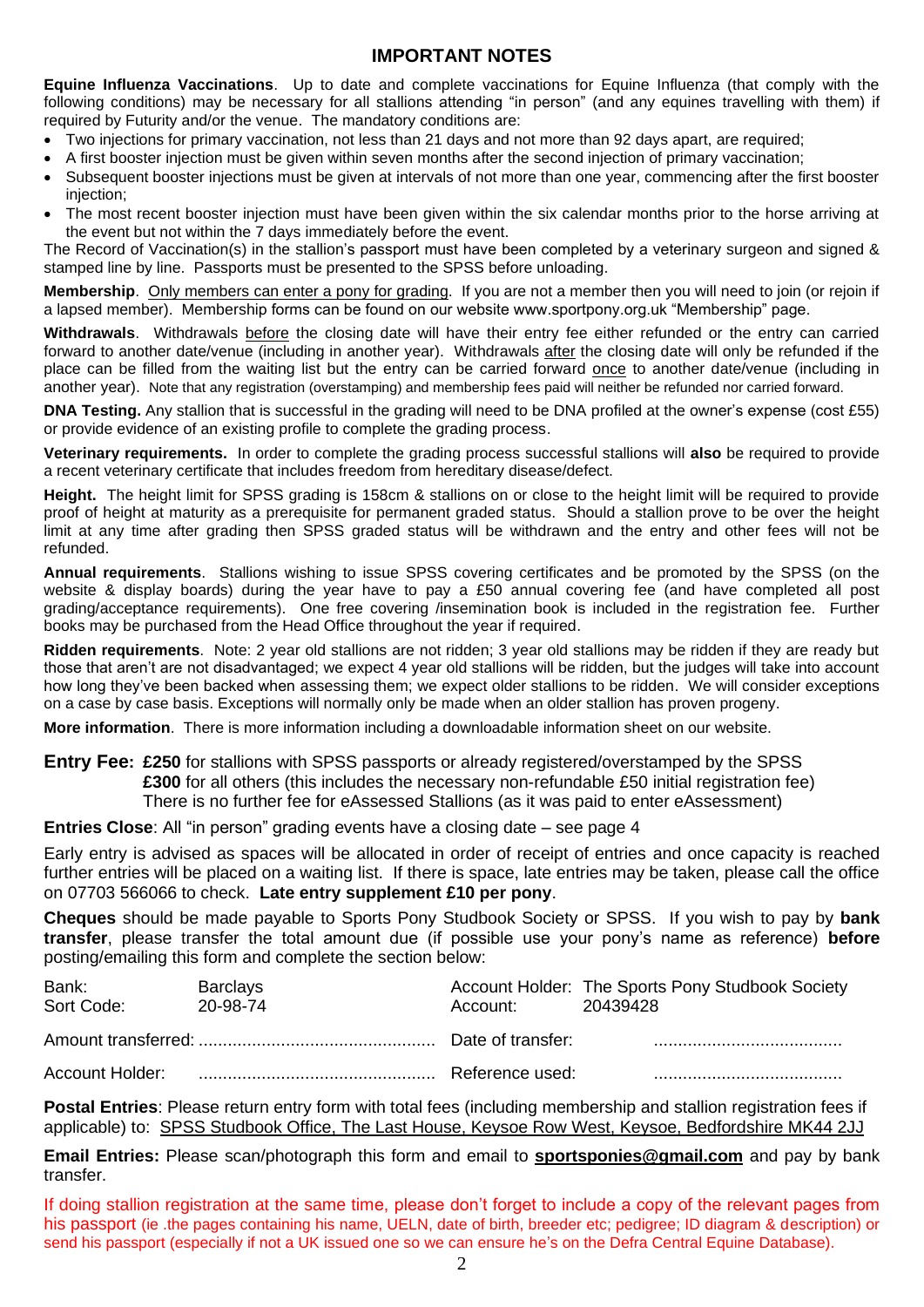# **ENTRY FORM SUPPLEMENT – PERFORMANCE & PROGENY INFORMATION**

Your pony's performance record and progeny performance record are of interest to the judges. Hence, please complete the following as fully as possible.

Note that young ponies are not disadvantaged by their lack of results.

Name of pony: .............................................................................................................................

### **Section 1: Own Performance**

| <b>Discipline</b>          | Points/Money Won | <b>Highest Level Competed At</b> |
|----------------------------|------------------|----------------------------------|
| <b>British Dressage</b>    |                  |                                  |
| <b>British Showjumping</b> |                  |                                  |
| <b>British Eventing</b>    |                  |                                  |
| Other (please specify)     |                  |                                  |

Other achievements/results/comments:

## **Section 2: Progeny**

Please continue on further pages If necessary

Number of known progeny: ..........................................................................................................

Age range of progeny: ..........................................................................................................

Progeny results (please include any BEF Futurity results as well as those in ridden competition):

| Name | Discipline | Results |
|------|------------|---------|
|      |            |         |
|      |            |         |
|      |            |         |
|      |            |         |
|      |            |         |